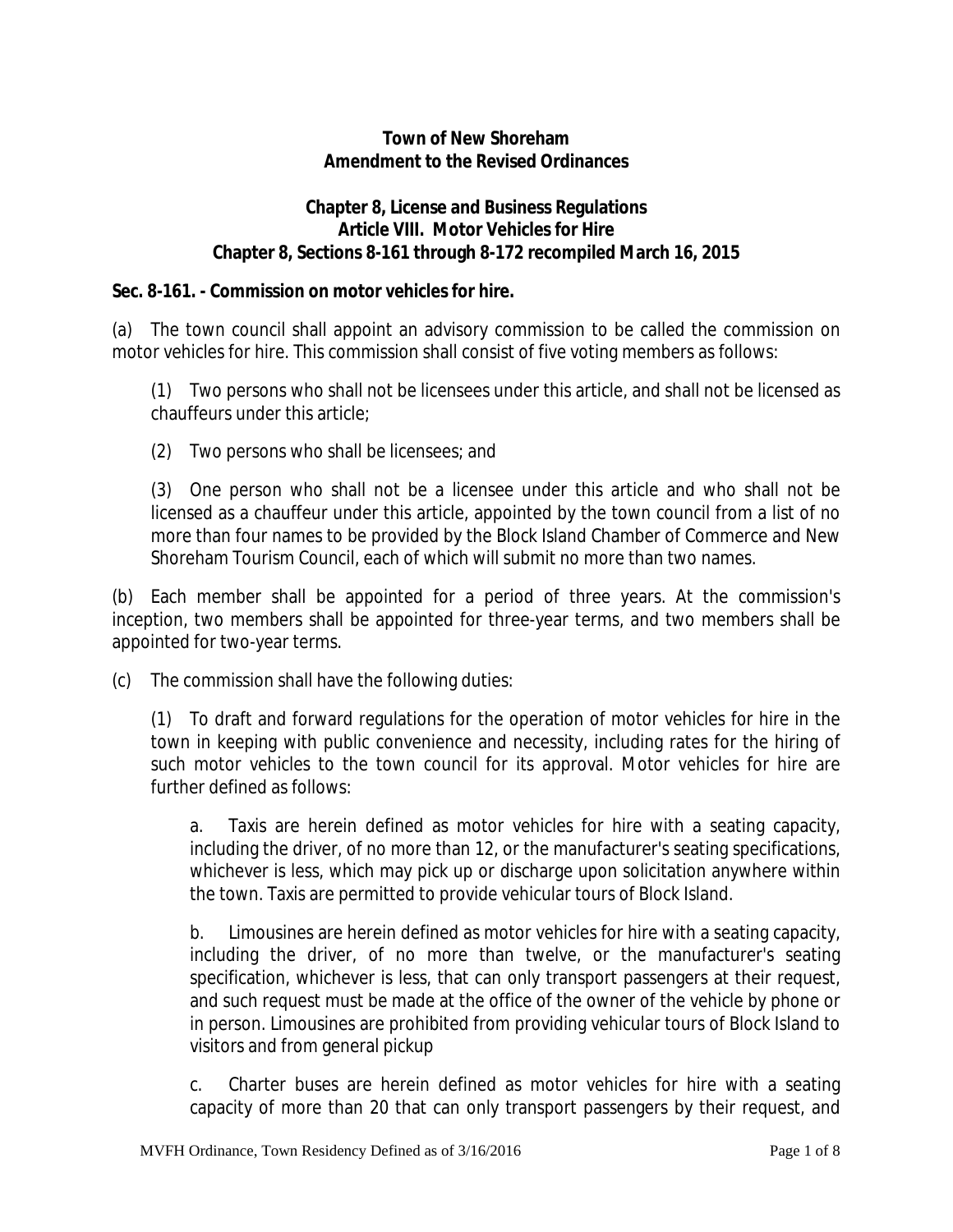such request must be made at the office of the owner of the vehicle by phone or in person. Charter buses are permitted to provide vehicular tours of Block Island to visitors.

d. The commission has no jurisdiction over motor vehicles for hire which are not provided with a driver.

(2) To maintain a list of applicants for new licenses for operation of motor vehicles for hire.

(3) To receive and investigate complaints lodged by members of the public regarding the operation of motor vehicles for hire, and to suspend a license for a period of not more than five days for violations of regulations, pursuant to the procedure provided for in section 8-170. All such suspensions shall be for the period between June 15 and September 15.

(d) The commission shall meet regularly to conduct such business as may be presented before them.

(Ord. of 12-17-1997(2), § 8-161; Ord. of 12-7-1998(1), § 8-161; Ord. of 4-3-2000; Ord. of 8-5-2002, § 8-161; Ord. of 8-18-2004, § 8-161; Ord. of 2-2-2005(2), § 8-161; Ord. of 3-16-2016, §8-161(c)(1)(b))

**Cross reference—** Boards, committees and commissions, § 2-51 et seq.

### **Sec. 8-162. Definitions and License requirements.**

(a) For purposed of this Article pertaining to Motor Vehicles for Hire, the following definitions shall apply:

(1) "Motor vehicle" means every vehicle that is self-propelled or designed for selfpropulsion. Except as otherwise provided, for the purposes of this Article, any device which is a bicycle, electric personal assistive mobility device, electric power-assisted bicycle, or moped shall be deemed not to be a motor vehicle.

(2) "Operation or use of a motor vehicle for hire" means the transporting of a passenger or passengers in any motor vehicle in the Town of New Shoreham to such points as may be directed by the passenger for compensation for the service, directly or indirectly.

(b) No person shall transport passengers for hire in any motor vehicle, without first obtaining a New Shoreham taxi, charter bus or limousine license from the town clerk, upon approval of the town council. The license shall be visibly displayed in any vehicle for hire at all times the vehicle is being operated for hire, and shall be produced upon request of any law enforcement official or passenger.

(Ord. of 12-17-1997(2), § 8-162; Ord. of 8-5-2002, § 8-162; Ord. of 8-18-2004, § 8-162; Ord. of 4-15-2015, § 8-162)

#### **Sec. 8-163. - Total number of licenses; transfer; renewal; eligibility.**

- (a) The total number of licenses under this article shall be as follows:
	- (1) 32 taxicab licenses.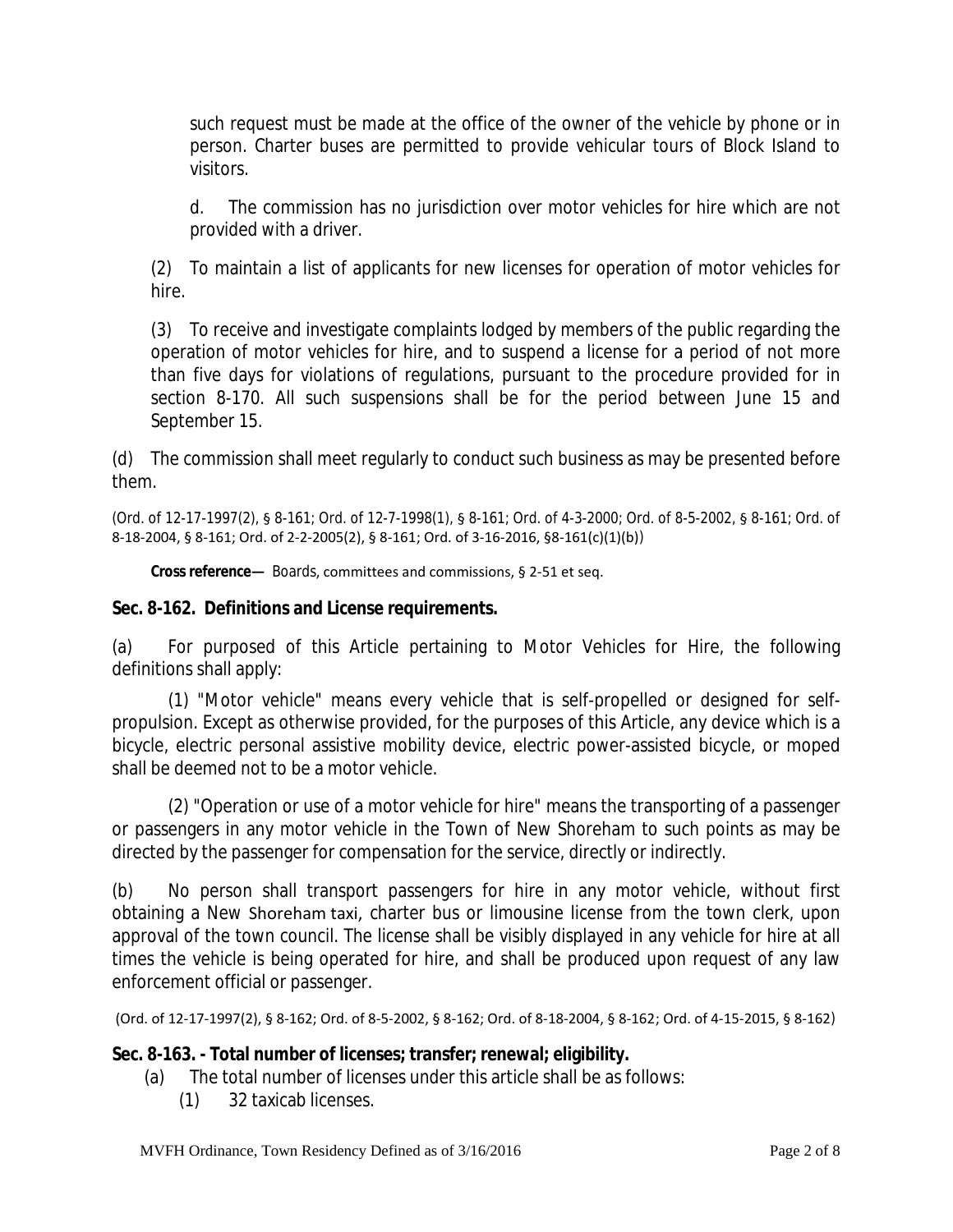- (2) Two limousine licenses.
- (3) Two charter bus licenses.

The town council may, by majority vote, increase or decrease the number of licenses in any and all categories.

In the event that the town council votes to decrease the number of licenses in any category or in the event that this ordinance is amended to reduce the number of licenses in any category, such reduction shall be implemented by attrition and not by cancelling a license held by any individual. For purposes of this paragraph, attrition means the death of a license holder (unless the deceased license holder's spouse applies for the cancelled license as provided in paragraph (b) of this Sec. 8-163), the revocation of a license, and/or the failure of a license holder to renew a license.

(b) (i) A license shall be canceled twenty-four hours following the death of a licensee who, at the time of the licensee's death, does not have a surviving spouse. Except as provided in paragraph (a) involving reduction of licenses by attrition, upon such cancellation, the license shall become available to the next qualified applicant.

(ii) During the thirty (30)-day period following the death of a licensee who, at the time of the licensee's death, does have a surviving spouse, the decedent's legally married spouse may apply for the decedent's license. The decedent's spouse, if qualified, shall be entitled to receive the license, notwithstanding that the spouse may not have had a Rhode Island operator's license or chauffeur's license with a New Shoreham address for at least five years prior to the date of the application. In the event that the decedent's spouse does not apply for the decedent's license within the thirty (30)-day period following the death of the licensee, or, in the event that the decedent's spouse at any time during such thirty (30)-day period declines in writing to exercise the right to apply for such license, such license shall be canceled. Except as provided in paragraph (a) involving reduction of licenses by attrition, upon such cancellation, the license shall become available to the next qualified applicant.

(c) Only natural persons shall be eligible for licenses granted under this article. No license shall be granted to a corporation, partnership, or other business entity. No person shall hold more than one license in any one category. No married couple shall hold more than one license in any one category. Licenses shall be nontransferable.

(d) All licenses shall be issued for a one-year period beginning on May 15 of each year. Applications for renewals of licenses shall be received by the town clerk by April 15 of each year. Any existing licenses not renewed by the town council prior to May 15 of each year, and not issued by the town clerk in exchange for receipt of the required fee prior to June 30 of each year, shall become available to the next qualified applicant on the list maintained by the commission.

(e) Each license shall be for one vehicle only.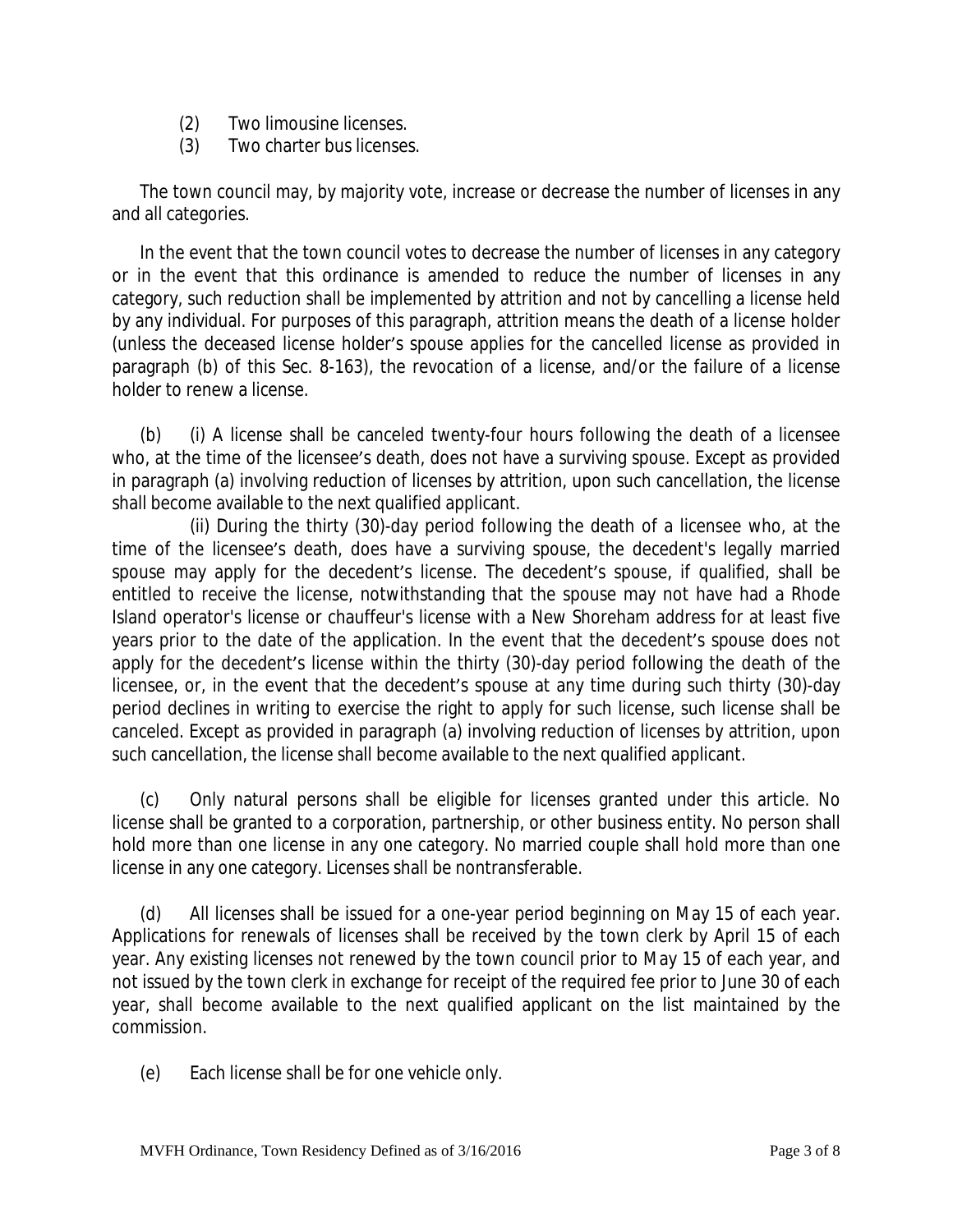(Ord. of 12-17-1997(2), § 8-163; Ord. of 8-5-2002, § 8-163); (§8-163(a),(b),(c) amended 12/2/2013); (§8-163(b) amended 1/15/2014)

### **Sec. 8-164. - Application for license; qualifications of applicants.**

(a) Applications for new licenses shall be submitted to the commission, which shall determine qualification for the license. The names of qualified applicants shall be forwarded to the town council.

(b) The commission on motor vehicles for hire shall maintain a waiting list of those who wish to be considered for a license as they become available and shall provide the names of those on the list who continue meeting the criteria set forth in subsection (c) of this section to the council on an annual basis.

(c) To be qualified, an applicant must prove he or she meets the following criteria, in addition to any other criteria that may be imposed by regulations promulgated pursuant to this article:

(1) The applicant must be of good moral character.

(2) The applicant must have been a resident of the town as defined in section 2-2, for five consecutive years prior to the date of the original application.

(3) The applicant must have been a qualified elector of the town for five consecutive years prior to the date of application, unless ineligible by reason of age.

(4) The applicant must have held a Rhode Island operator's license, chauffeur's license or a commercial driver's license with appropriate passenger endorsement with a New Shoreham address for five consecutive years prior to the date of application.

(d) Before forwarding any application for motor vehicles for hire to the town council for possible granting, the commission on motor vehicles for hire shall ascertain that each of these criteria have continued to be met during such time the application was awaiting town council action or that, in case of renewal, the applicant continues to meet the criteria set forth in subsections (c)(1), (c)(2) and (c)(3) of this section. For renewal of a New Shoreham charter bus license, except a license granted under section 8-163(b), the applicant must hold a valid state commercial driver's license with appropriate passenger endorsement, and must obtain a New Shoreham chauffeur's license each year. No application can be forwarded to the town council for granting of a new or renewal license that does not meet this criteria nor can the town council grant a New Shoreham charter bus license to any person who does not meet this criteria. These applications will be received and acted upon at a hearing before the commission on motor vehicles for hire open to the public and the results will be forwarded immediately to the town council.

(e) If the commission finds that an applicant for a new license, a renewal or a position on the waiting list does not meet the criteria in subsection (b) of this section, it shall so notify the applicant in writing by registered or certified mail stating its reasons in detail. An applicant found unqualified shall have the right to request a hearing before the commission. Such a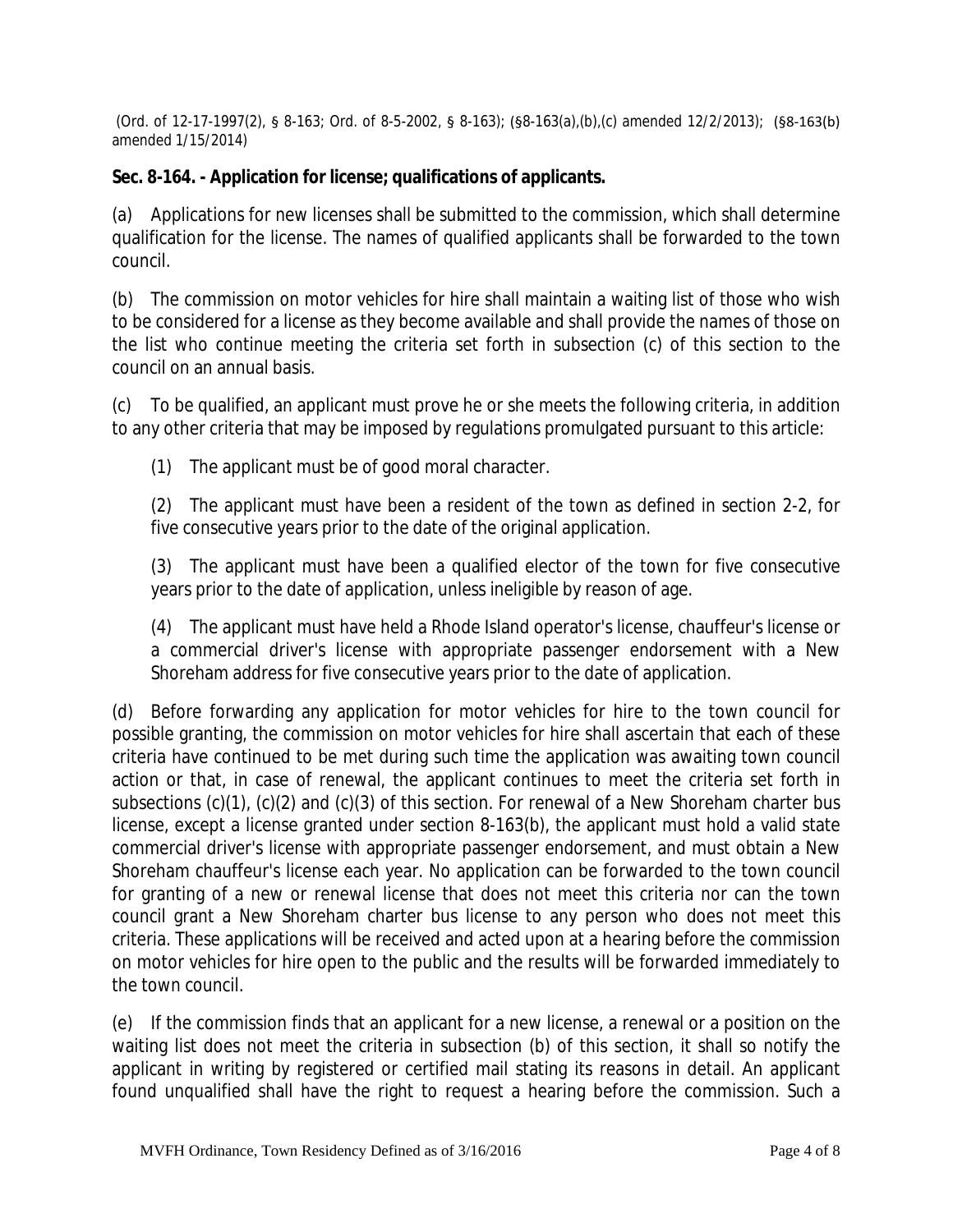hearing must be requested in writing within 30 days of receipt of the commission's decision. Ahearing so requested shall be conducted within 30 days of the date the request is received, and the commission's decision shall be issued within 30 days after the hearing is concluded and an automatic appeal will be taken to the town council and placed on the first available agenda.

(Ord. of 12-17-1997(2), § 8-164; Ord. of 8-5-2002, § 8-164; Ord. of 8-18-2004, § 8-164; Ord. of 9-15-2004, § 8-164)

# **Sec. 8-165. - License fee.**

(a) The fee for licenses issued under this article shall be set annually by the town council and kept on file in the town clerk's office.

(b) The fee for charter buses arriving from the mainland will be set by the town council per landing in addition to the per capita landing fee for passengers. The fee for charter buses whose operators meet the criteria of section 8-164(c) shall be set annually by the town council and kept on file in the town clerk's office.

(c) The fee for a license issued under this article shall be paid to the town clerk before the license is issued.

(Ord. of 12-17-1997(2), § 8-165; Ord. of 8-5-2002, § 8-165)

# **Sec. 8-166. - License requirements for drivers; town chauffeur's license.**

(a) No person shall transport passengers for hire in any motor vehicle for hire, without first obtaining a New Shoreham chauffeur's license from the town clerk. The license shall be visibly displayed in any motor vehicle for hire at all times the vehicle is being operated for hire, and shall be produced upon request of any law enforcement official or passenger.

(b) Any licensee must provide the commission and town clerk with a current list of drivers and a photocopy of their licenses prior to a license being issued and must advise the commission and town clerk of any additions or deletions in writing within 72 hours.

(c) No more than three persons holding valid New Shoreham chauffeur's licenses shall drive, operate or be in charge of any such taxicab in addition to the owner of the taxi license, for a total of four drivers. The town clerk is hereby authorized to issue to any person who meets the criteria of subsection (b) of this section and who is authorized by a taxi license holder, with no more than three chauffeurs per license other than the license holder, a New Shoreham chauffeur's license.

(d) The town chauffeur's license shall expire May 15 next succeeding the date of issuance.

(Ord. of 12-17-1997(2), § 8-166; Ord. of 6-19-2002, § 8-166; Ord. of 8-5-2002, § 8-166; Ord. of 8-18-2004, § 8-166; Ord. of 5-19-2010, § 8-166(d))

#### **Sec. 8-167. - Liability insurance.**

(a) The town clerk shall not issue or renew any license under this article until the applicant furnishes proof of adequate liability insurance. Each licensee is required to carry liability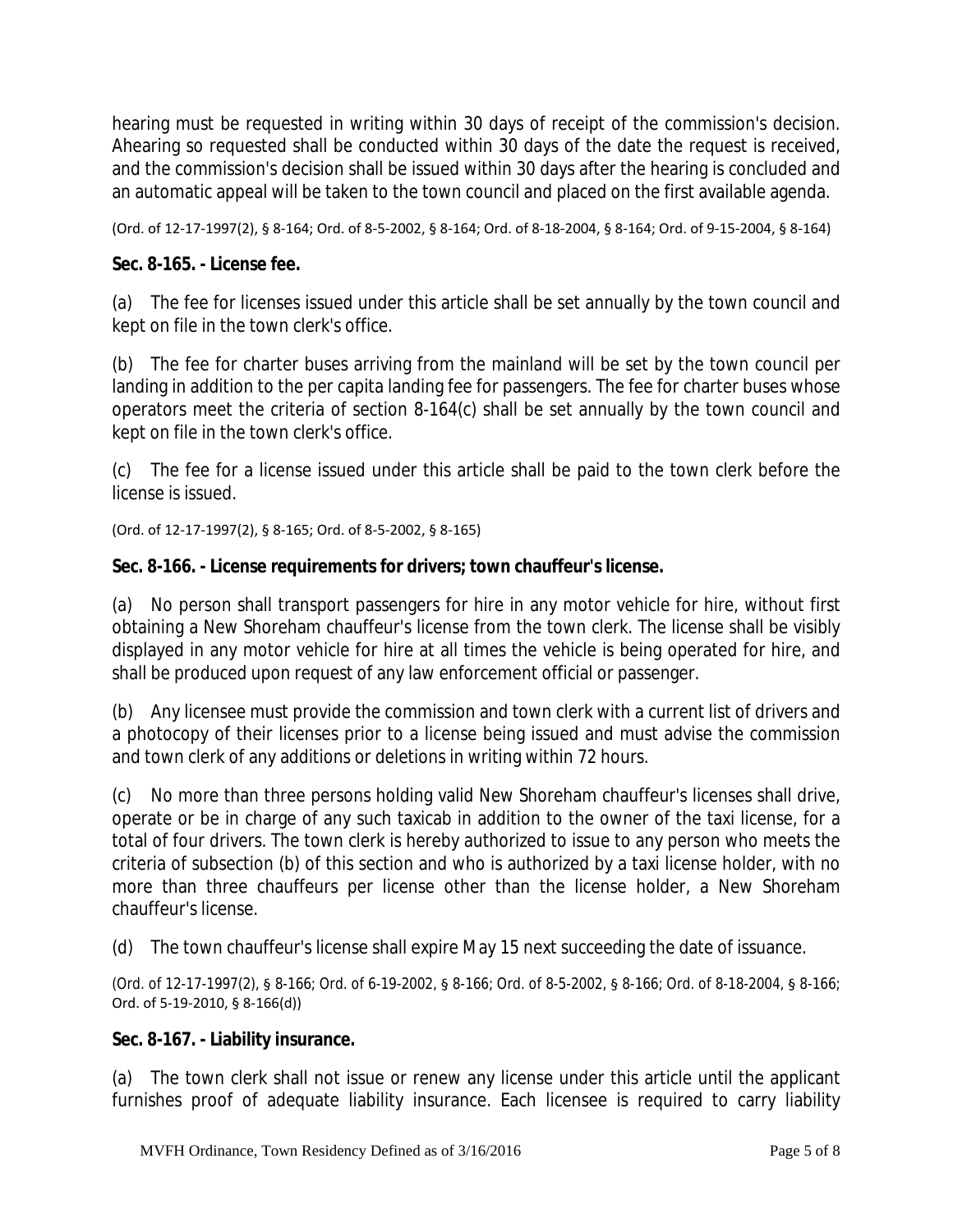insurance with a minimum coverage of \$250,000.00 per occurrence for motor vehicles other than charter buses which are to carry liability insurance with a minimum coverage of \$1,000,000.00 per occurrence. The coverage shall remain in full force and effect during the term of any license issued pursuant to this article, unless the licensee notifies the commission and the town clerk, in writing, that the license is not being utilized.

(b) Each licensee shall notify the commission and the town clerk of cancellation or change in the terms of the licensee's liability insurance coverage. Notification shall take place, in writing, within 72 hours of the receipt by the licensee of notice of such cancellation or change.

(Ord. of 12-17-1997(2), § 8-167; Ord. of 7-6-1998(1), § 8-167; Ord. of 8-5-2002, § 8-167)

# **Sec. 8-168. - Taxicab rates.**

(a) A rate card reflecting the schedule of rates approved by the council on the recommendation of the commission shall be conspicuously displayed in every taxicab for hire.

(b) Licensees under this article are prohibited from charging passengers rates different from those approved by the commission.

(c) A list of current rates shall be conspicuously posted in the town hall by the town clerk.

(d) Taxis for hire are prohibited from taking multiple fares when there are other taxis readily available.

(Ord. of 12-17-1997(2), § 8-168; Ord. of 8-5-2002, § 8-168; Ord. of 8-18-2004, § 8-168)

# **Sec. 8-169. - Intoxicating beverages prohibited.**

(a) No licensee under this article shall operate a motor vehicle for hire while intoxicated, nor shall any licensee operate a motor vehicle for hire while carrying an open container containing an intoxicating beverage.

(b) No licensee under this article shall knowingly permit any passenger of a motor vehicle for hire to carry an open container containing an intoxicating beverage.

(Ord. of 12-17-1997(2), § 8-169; Ord. of 8-5-2002, § 8-169)

# **Sec. 8-170. - Suspension of taxi, limousine or charter bus license.**

(a) The commission or the town clerk shall have the authority to receive and the commission shall have the authority to investigate complaints lodged by members of the public against licensees under this article. When after investigation, the commission has cause to believe an infraction of its regulations has taken place and that suspension of the license may be appropriate, the commission shall schedule a hearing within 30 days. At least ten days before the hearing date, the commission shall notify the licensee by mail, in writing, of the nature of the complaint, the regulation allegedly violated, and the date and time of the hearing. At the hearing, any interested party may present testimony or evidence. At the conclusion of the hearing, the commission shall vote to sustain or dismiss the complaint, and may impose a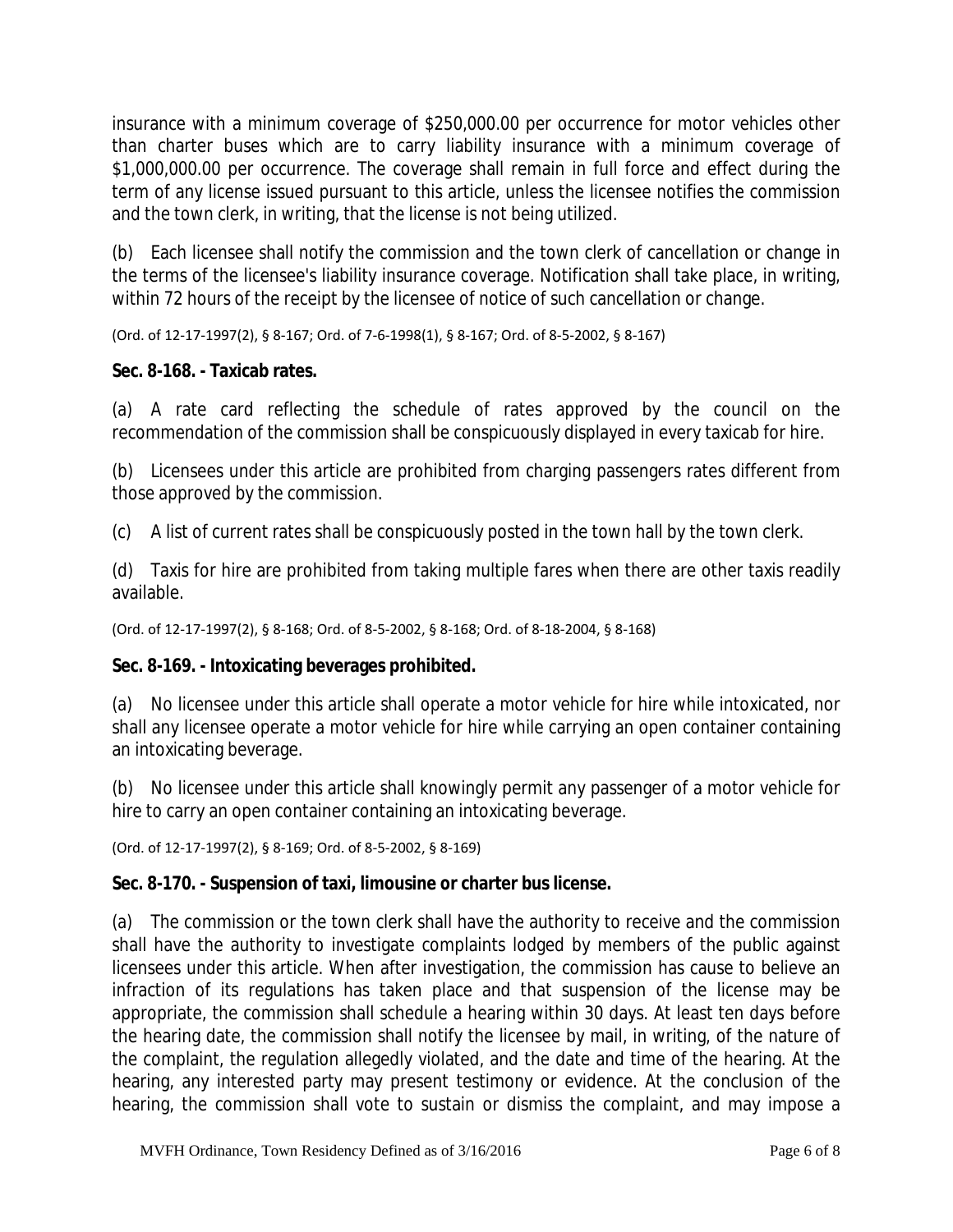license suspension of up to five days or such other remedy as is authorized by regulation. Threeaffirmative votes of the commission shall be necessary to sustain a complaint. The commission's decision shall be in writing and shall be mailed to the licensee.

(b) Any licensee aggrieved by a decision of the commission shall have the right to appeal to the town council. An appeal shall be made in writing within 30 days of receipt of the commission's written decision. The town council shall set a date and time for hearing and appeal, and shall notify the licensee by mail, in writing, at least ten days prior to the hearing date. At the hearing, any interested party may present testimony or evidence. At the conclusion of the hearing, the town council may vote to affirm, reverse, or modify the commission's decision. A quorum of three town council members must be present to hear and vote on the appeal by majority vote. In the event of a tie vote by the town council, the commission's decision shall be upheld. The decision of the town council shall be in writing and shall be mailed to the licensee. A licensee aggrieved by a decision of the town council shall have the right to appeal any such decision reviewed in the manner and to the extent provided by law.

(Ord. of 12-17-1997(2), § 8-170; Ord. of 8-5-2002, § 8-170; Ord. of 8-18-2004, § 8-170; Ord. of 2-2-2005(2), § 8- 170)

### **Sec. 8-171. - Revocation of license; hearing.**

(a) The town council, upon request of the motor vehicle for hire commission, may revoke any taxi license when the taxi so licensed does not operate as a taxi for at least 35 hours per week from July 1 to Labor Day of any year upon providing the licensee proper notice and an opportunity to be heard. Any taxi license holder may petition the motor vehicle for hire commission for relief under this section stating substantial cause for failure to use the license.

(b) If a person has permanently lost their Rhode Island chauffeur's license or commercial driver's license for any criminal activity, it will result in permanent loss of a New Shoreham taxi, limousine or charter bus license.

(Ord. of 1-19-2000, § 8-171; Ord. of 8-5-2002, § 8-171; Ord. of 8-18-2004, § 8-171)

#### **Sec. 8-172. - Penalties for violation.**

Any person found guilty of violating any section of this article shall be liable for a fine of \$200.00, \$500.00 or imprisonment for a period of ten days. Each day of such violation shall constitute a separate offense.

(Ord. of 12-17-1997(2), § 8-172; Ord. of 8-5-2002, § 8-172)

### **Chapter 2, Administration Article I, In General**

# **Sec. 2-2. - Town residency defined.**

(a) For the purposes of this Revision and all licenses, permits and regulations issued by the